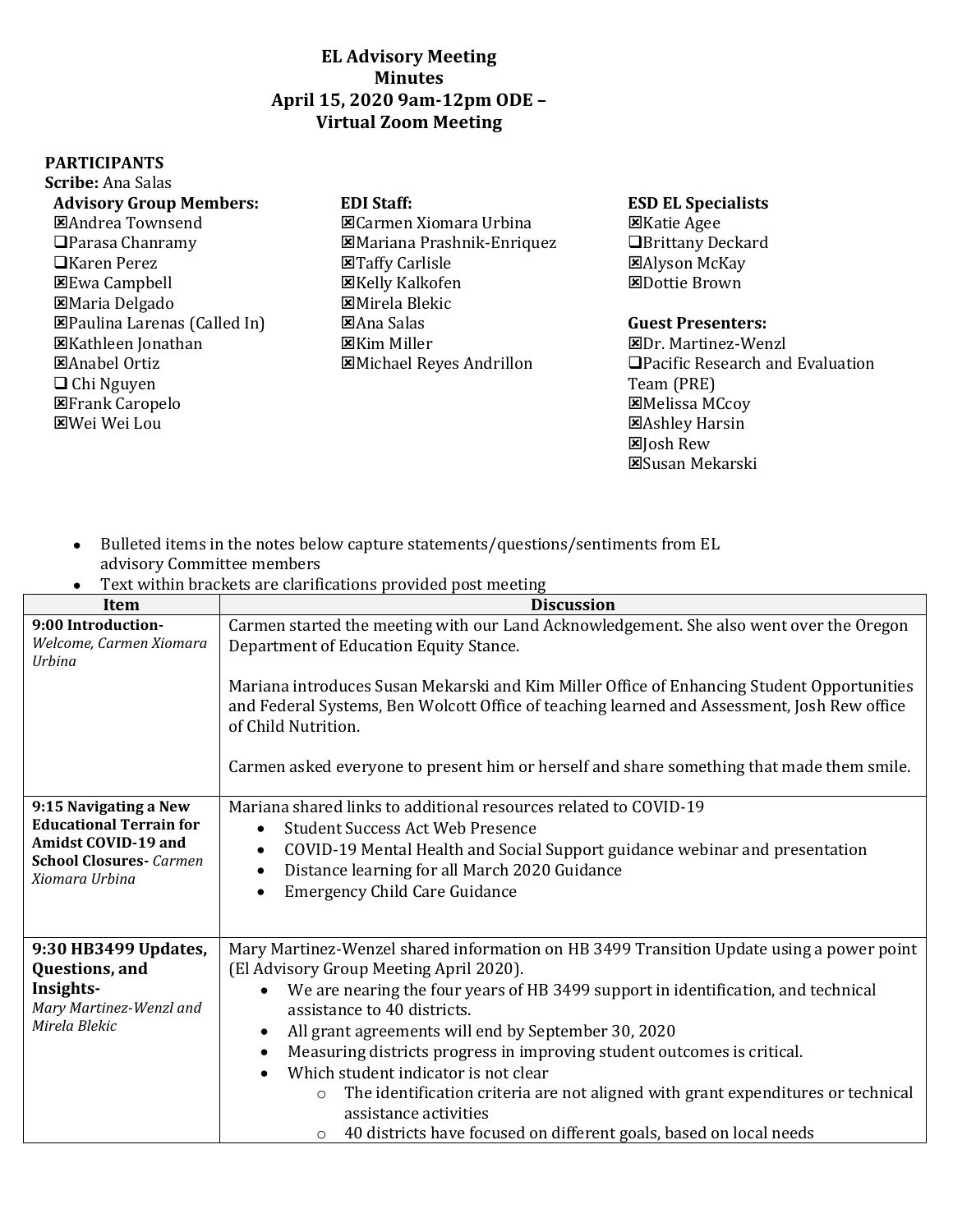| Districts expect to be evaluated based on based on the goals they set at the<br>$\circ$<br>local level                                                                                                                                                                                                                                                                                                                                                                                                                                                                                                                                                                                                                                            |
|---------------------------------------------------------------------------------------------------------------------------------------------------------------------------------------------------------------------------------------------------------------------------------------------------------------------------------------------------------------------------------------------------------------------------------------------------------------------------------------------------------------------------------------------------------------------------------------------------------------------------------------------------------------------------------------------------------------------------------------------------|
| The extent to which districts improvement efforts focus on criteria used for                                                                                                                                                                                                                                                                                                                                                                                                                                                                                                                                                                                                                                                                      |
| identification vary<br>100% in English language proficiency (additional percentages Located on<br>$\circ$<br>PowerPoint)                                                                                                                                                                                                                                                                                                                                                                                                                                                                                                                                                                                                                          |
| Districts focused on additional outcomes related to instruction, environments and<br>support                                                                                                                                                                                                                                                                                                                                                                                                                                                                                                                                                                                                                                                      |
| 83% in professional development (high)<br>$\circ$<br>8% in immersion programs (low) (additional percentages Located on<br>$\circ$                                                                                                                                                                                                                                                                                                                                                                                                                                                                                                                                                                                                                 |
| PowerPoint)<br>School Closures present additional challenges                                                                                                                                                                                                                                                                                                                                                                                                                                                                                                                                                                                                                                                                                      |
| Limited statewide accountability indicators for 2019-20 school year.<br>$\circ$<br>Evaluation of district progress requires flexibility in criteria<br>$\circ$                                                                                                                                                                                                                                                                                                                                                                                                                                                                                                                                                                                    |
| ODE recommends expansion of rules language describing outcomes<br>$\bullet$<br>Program outcomes, Instructional outcomes, Student outcomes                                                                                                                                                                                                                                                                                                                                                                                                                                                                                                                                                                                                         |
|                                                                                                                                                                                                                                                                                                                                                                                                                                                                                                                                                                                                                                                                                                                                                   |
| Wei Wei asked Mary if any districts reported the pre data so that we can see the post data in<br>regards to the ESOL endorsed teachers. Mary mentioned that we could get this data from our<br>staff data files or from TSPC. We would need to work closely with districts to see which<br>increases could be attributed to HB3499. The next phase of the work is to get close to the<br>benchmarks that we would like for districts to consider setting goals towards instructional<br>outcome.                                                                                                                                                                                                                                                  |
| Andrea Townsend asked a question around instructional outcomes. She would like to see<br>something in regards to administrators participating in professional development and how<br>teaching English Learners looks, like. Eva mentioned paying attention to the language that is<br>being used. We could think about providing support around implementation and choice.                                                                                                                                                                                                                                                                                                                                                                        |
| One solution does not work for all communities. Mary mentioned getting more articulate and<br>clear about what we recommend districts focus on under the program and instructional<br>outcomes. Have consistency on what the focus is from year 1-4. Susan Mekarski agreed with<br>Mary's statement.                                                                                                                                                                                                                                                                                                                                                                                                                                              |
| Mirela provides updates on directed funding. ODE will be directing funding for up to three<br>years. A concern is that funding must occur by March 1 prior to the fiscal year.                                                                                                                                                                                                                                                                                                                                                                                                                                                                                                                                                                    |
| Requirements:<br>Funding Direction should be individualized<br>$\circ$<br>Aligned with evidence-based practices<br>$\circ$<br>Direction be tied to student progress indicators<br>$\circ$<br>Working with a consultant: Developing Guidelines for Directed Funding<br>Developing researched-based and Equity-Focused funding guidelines for EL<br>$\circ$<br>Learners/Emergent Bilinguals.<br>ODE Collab with Dr. Oscar Jiménez-Castellanos, El Funding Expert<br>$\circ$<br>Report will include:<br>$\checkmark$ Oregon Context<br>$\checkmark$ National Research of EL funding policies and practice<br>Recommendations guidelines to select appropriate funding<br>$\checkmark$<br>model to direct district funding etc. (refer to PowerPoint) |
| Mirela time for the report is the end of July. Ewa are we looking at the state general fund or<br>the supplemental funding only. Mirela .5 ADM funding for EL that is part of the state funding                                                                                                                                                                                                                                                                                                                                                                                                                                                                                                                                                   |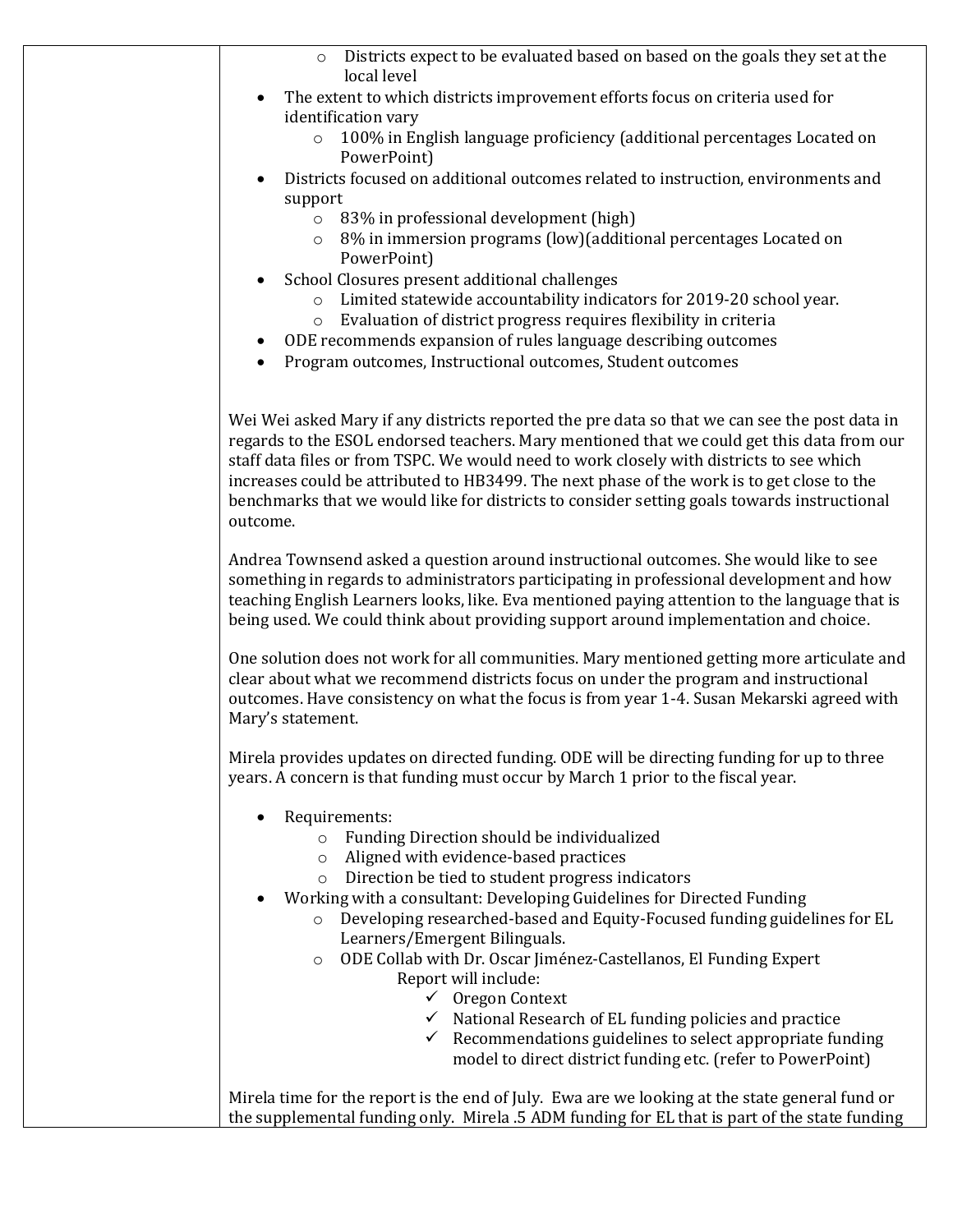|                                                                                     | is what is called out in the law for us to direct. Out of the 40 districts that are part of the 3499<br>cohort, if they have not met the benchmark then we go into a process to direct their .5 ADM.<br>Mariana wanted to highlight that this will not be additional funds. This is just to direct the<br>funding that these districts already receive. We do not know how many districts will be<br>engaged in this currently. Accountability provision means that the state is going to step in and<br>provide guidance on funds that have already been received for many years because of goals<br>intended that have not been achieved.<br><b>Milestone Timeline:</b><br>April & May 2020-State board of education review of proposed rules revision<br>$\bullet$<br><b>July 2020-External Evaluation complete</b><br>$\bullet$<br>September 2020-Cohort one grant agreements conclude district submit final report<br>October 2020-February 2021- Evaluation of Cohort 1 progress, development of<br>funding direction for districts that did not demonstrate success<br>Fall 2021-Selection of Cohort 2 based on spring 2021 assessment data, technical<br>$\bullet$<br>assistance and grant to Cohort 2                                                                                                                                                                                                                                                                                                                                                                                                                                                                                                                                                                                                               |
|-------------------------------------------------------------------------------------|------------------------------------------------------------------------------------------------------------------------------------------------------------------------------------------------------------------------------------------------------------------------------------------------------------------------------------------------------------------------------------------------------------------------------------------------------------------------------------------------------------------------------------------------------------------------------------------------------------------------------------------------------------------------------------------------------------------------------------------------------------------------------------------------------------------------------------------------------------------------------------------------------------------------------------------------------------------------------------------------------------------------------------------------------------------------------------------------------------------------------------------------------------------------------------------------------------------------------------------------------------------------------------------------------------------------------------------------------------------------------------------------------------------------------------------------------------------------------------------------------------------------------------------------------------------------------------------------------------------------------------------------------------------------------------------------------------------------------------------------------------------------------------------------------------------------------|
| 10:15 Continuing<br><b>Charter Revision-</b><br>Mariana Praschnik-<br>Enriquez      | Mariana mentioned that there is a Collaborative Processing Document where you can add<br>questions, comments, concerns, and insights on any of that content that was being presented.<br>Mariana shared what is called out in the law ORS 336.076.                                                                                                                                                                                                                                                                                                                                                                                                                                                                                                                                                                                                                                                                                                                                                                                                                                                                                                                                                                                                                                                                                                                                                                                                                                                                                                                                                                                                                                                                                                                                                                           |
| 10:45 El Program<br><b>Updates-</b> Ben Wolcott,<br>Susan Mekarski, and Josh<br>Rew | Ben Wolcott is sharing updates on English Language Proficiency Assessment (ELPA) testing.<br>Onsite schooling will not be resuming for the remainder of the school year.<br>ELPA summative test will not resume<br>$\bullet$<br>ELPA Screener will not reopen<br>$\bullet$<br>ELPA2 to release recommendations soon<br>$\bullet$<br>April 13, 2020 Distance Learning initiated<br>$\bullet$<br>We do not have any official guidance to give summative testing because the U.S. Department of<br>Education has not issued yet any guidance. U.S. ED will still be vetting on ELP testing,<br>screening and identification, and other Title III issues.<br>Ben Wolcott shared the following link for questions EL Coordinators' April 2020 Update<br>Questions: https://forms.gle/9hxM2Zs51AifTCdt5<br>Josh Rew will be providing an update on Title III On Track to English Language Proficiency<br>(OTELP).<br>OTELP is required by Every Student Succeeds Act (ESSA)<br>$\bullet$<br>OTELP measure that extent to which current English learners are on track to attain<br>$\bullet$<br>English language proficiency<br>Oregon received a waiver from the U.S Department of Education (USED) to suspend<br>$\bullet$<br>assessment, accountability and reporting for the 2019-20 school year<br>ODE stopped ELA, math, science testing for the remainder of 19-20 school year<br>٠<br>ODE will not identify schools in need of comprehensive and target support as part of<br>$\bullet$<br>Title I accountability<br>ODE will not issue the accountability detail report and other accountability data<br>$\bullet$<br>impacted by the waiver<br>How does this impact OTELP? Without ELPA tests and 3rd period cumulative ADM,<br>ODE will not calculate OTELP for 2019-20<br>Susan Mekarski provided updates on Title III. |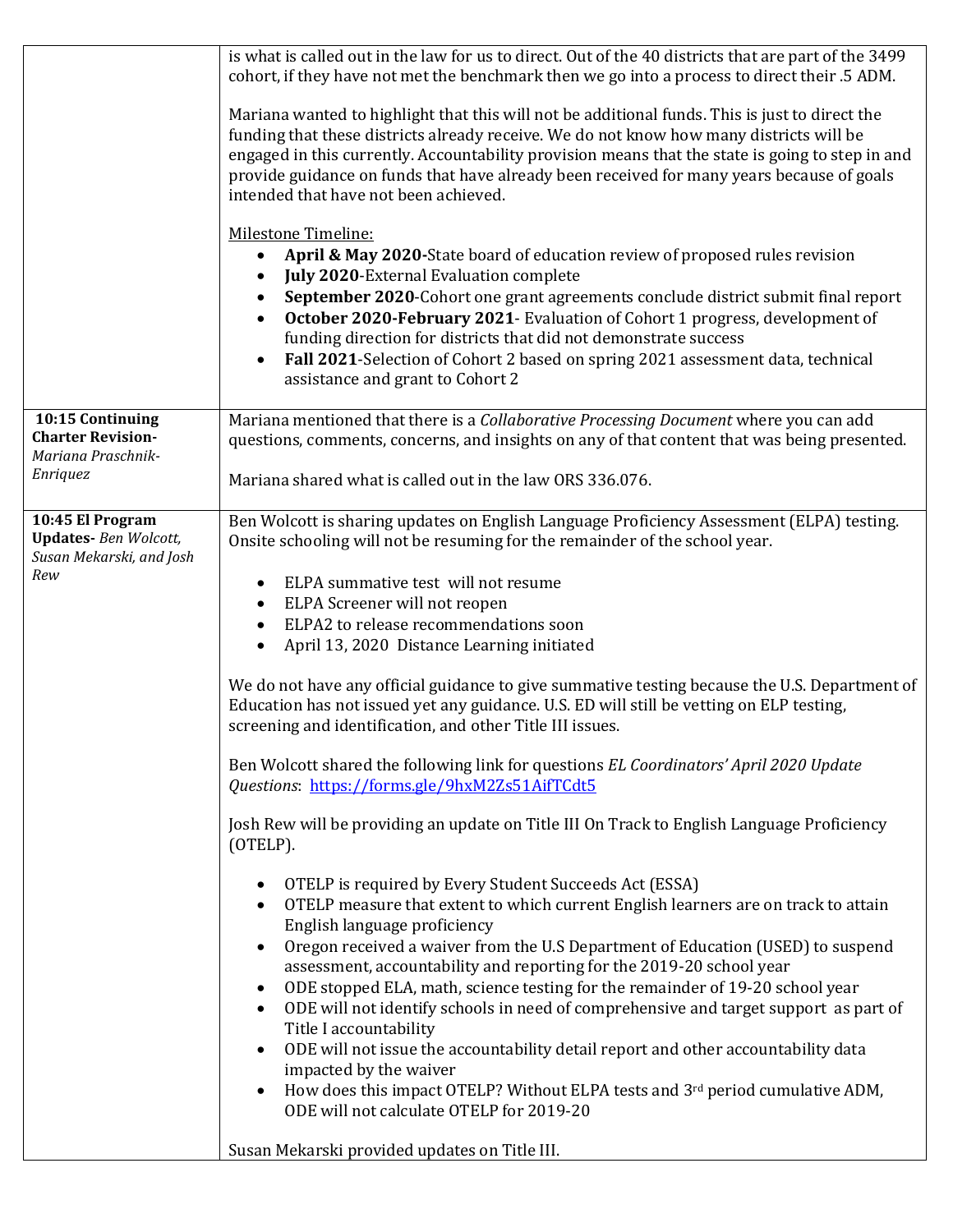|                                                          | Important input requested on distance learning for all, impact on graduating seniors,<br>$\bullet$<br>Impact due to schools closing. What guidance is needed around these areas?<br>Civil Rights- Students who are identified to receive English language development<br>services must be provided with language assistance services and supports that allow<br>the student to access the academic content<br>The districts must make every effort to provide services to EL students. Big part of this<br>$\bullet$<br>is getting to know your student<br>Communication with families that may not speak English as a primary language<br>Immediate consideration for supporting ELs with Distance Learning. It is also critical<br>to tap into the student home language<br>Susan wanted to share that Oregon is now a part of Open Educational Resources (OER) hub<br>additional resources from other states that you are able to seek.<br>Andrea wanted to share a link that supports English Language Learners<br>https://www.facebook.com/CAEducation/videos/148622793251941/                                                                                                                                                                                                                                                                                                                                                                                                                                                                                                                                                                                                                                                                                                                                                                                                                                                                                                                                                                                                                                                                                                                                                                                                                                                                                                                                                                                                                                                                                                                                                                                                                                                                                   |
|----------------------------------------------------------|-----------------------------------------------------------------------------------------------------------------------------------------------------------------------------------------------------------------------------------------------------------------------------------------------------------------------------------------------------------------------------------------------------------------------------------------------------------------------------------------------------------------------------------------------------------------------------------------------------------------------------------------------------------------------------------------------------------------------------------------------------------------------------------------------------------------------------------------------------------------------------------------------------------------------------------------------------------------------------------------------------------------------------------------------------------------------------------------------------------------------------------------------------------------------------------------------------------------------------------------------------------------------------------------------------------------------------------------------------------------------------------------------------------------------------------------------------------------------------------------------------------------------------------------------------------------------------------------------------------------------------------------------------------------------------------------------------------------------------------------------------------------------------------------------------------------------------------------------------------------------------------------------------------------------------------------------------------------------------------------------------------------------------------------------------------------------------------------------------------------------------------------------------------------------------------------------------------------------------------------------------------------------------------------------------------------------------------------------------------------------------------------------------------------------------------------------------------------------------------------------------------------------------------------------------------------------------------------------------------------------------------------------------------------------------------------------------------------------------------------------------------------------|
| 11:15 Break- (5 Minutes)                                 |                                                                                                                                                                                                                                                                                                                                                                                                                                                                                                                                                                                                                                                                                                                                                                                                                                                                                                                                                                                                                                                                                                                                                                                                                                                                                                                                                                                                                                                                                                                                                                                                                                                                                                                                                                                                                                                                                                                                                                                                                                                                                                                                                                                                                                                                                                                                                                                                                                                                                                                                                                                                                                                                                                                                                                       |
| 11:20 Planning for June<br><b>Advisory Group Meeting</b> | Mariana mentioned that we have identified June $10th 2020$ for the next upcoming meeting 9-12pm.<br>We would also be considering having this as a virtual meeting. We will also be providing flexibility<br>for the meeting to go on a bit longer if necessary.<br>Mariana also asked everyone to provide recommendations on the planning of the next meeting. Wei<br>Wei shared that the agenda brainstorm works, but would like to see a proposal from ODE to give<br>the bigger picture and have the advisory group add any additions. Mariana mentioned adding<br>current and standing agenda items. Mariana also wanted to make sure that everyone got the<br>opportunity to weigh in. In the Collaborative Document Mariana will be adding a table so that ideas<br>and questions may be captured and addressed.<br>Carmen Xiomara Urbina shared that she would like to see a 15-20 minutes slot added for Michael<br>Reyes to update the advisory group on some of the work that he has been doing around Latino/ $a/x$<br>Student Success. Also for some advice and rule making vetting. There may also be opportunities for<br>alignment and enhancement.<br>Mariana asked how we could provide these updates where they feel participatory. Michael<br>mentioned requesting feedback on certain areas of work. Kelly's idea to send questions ahead of<br>time to certain bodies of work. Andrea recommended doing a 5-minute screencast video ahead of<br>time that way it would not take up meeting time.<br>Mariana mentioned the June outcome report would be pushed back to September to have some time<br>to review the report. Mary also highlighted reviewing the draft report for the 2020 EL report to the<br>legislature before it is finalized by July 1. Wei Wei would also like to see an updated forecast on the<br>budget overall .5 ABM and impact of the COVID-19 crisis. Clarification update on directing<br>funding, implementation, processes, and where we are. Mirela mentioned that some updates will be<br>provided and will have part 1 and 2 context and literature review done. Mary mentioned inviting<br>Brian to provide an update on the funding piece. He is very familiar with the data on .5 ADM, EL<br>program funding, and categories.<br>Andrea pointed out the EL Collection being due June 10. She is wondering what the impact will be<br>for the next year if we are not collecting the $3nd$ period cumulative ADM snapshot.<br>Kim Miller shared that the $3d$ period cumulative ADM has also been used to unduplicated the EL<br>records in the spring data collection. Kim will be attending a meeting that will be working on the<br>process. Kim should be able to provide an update for the June meeting. |